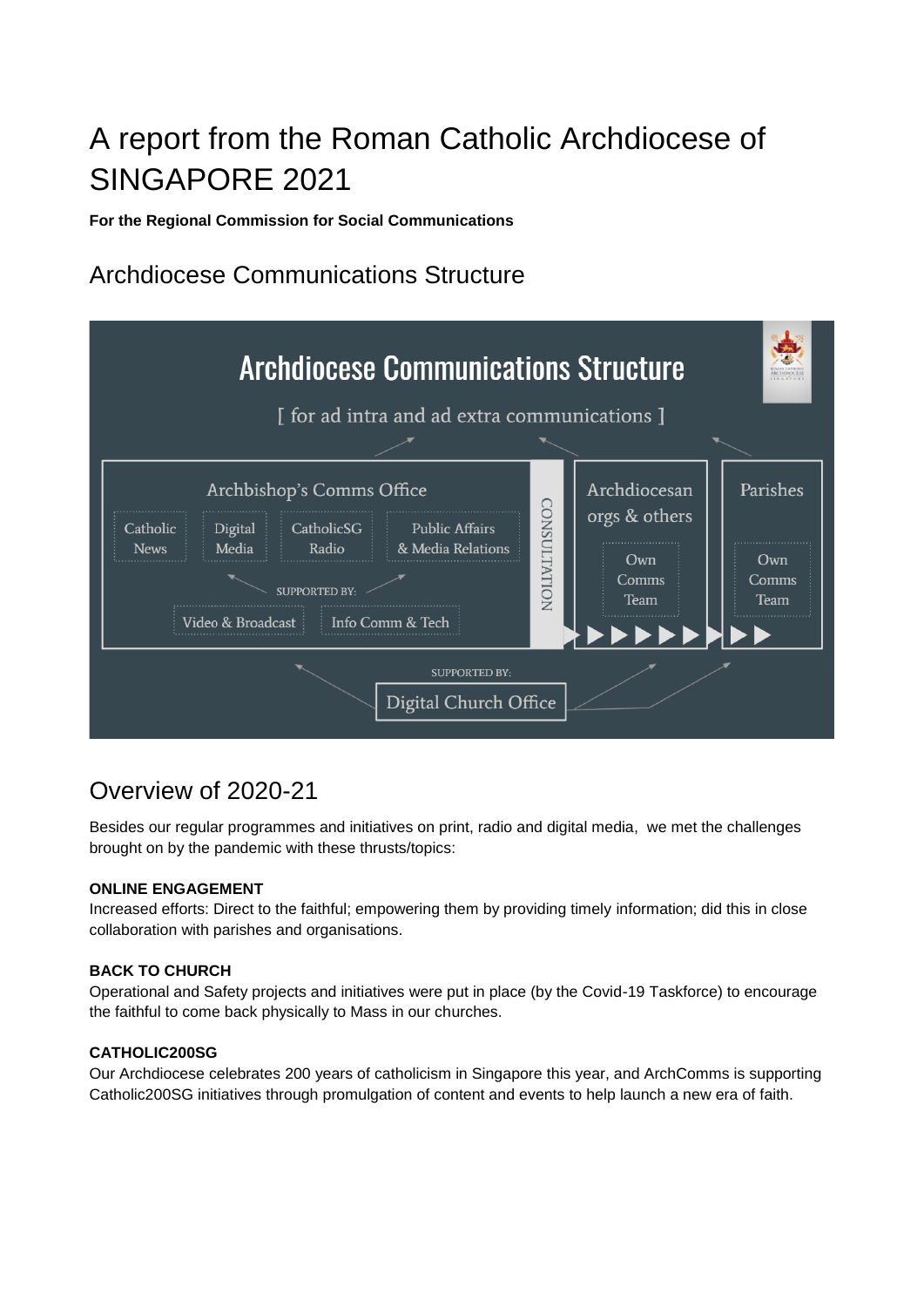## Activities for Public Affairs and Media Relations

#### **An Exercise of Building Confidence:**

- We had to **assure our priests, parishes and Archdiocesan Orgs** that we had understood the necessary safe management measures that needed to be implemented on the ground
- We needed to **assure the faithful** that they would have an opportunity to come back to church physically in a fair and safe manner - giving all the assurance that their health and safety were our utmost concern. And this is where we were blessed to have the Digital Church Office up and running
- We had to **assure the Government** that we understood and complied with the necessary laws and measures that were in place
- Via the Secular Media Outlets that contacted us we were able to **give the people of Singapore confidence** that the Catholic Church had the Covid-19 situation under control in terms of our safe management measures and plans - so that we might not become a vector of infection

## Activities for CatholicNews PRINT

There are challenges faced by CN due to the drop in number of hardcopies (Catholics not going to churches) so there was more effort to enhance online experience, leading to:

- A revamp of our CN website to make it better-looking and user-friendly in this Covid-19 digital age, whether for readers, subscribers or advertisers. This has translated into more visitors to the website and an increase in subscriptions of the hardcopy made online.
- CatholicNews now promotes and cross-sells their key stories which they have on a particular edition in a weekly roundup collaboration with CatholicSG Radio. The Radio interview is done by either the Editing Manager or Correspondent who give interesting insights to their stories. So this is another step into the digital arena for CatholicNews.
- Most stories are locally sourced and written as compared to before. International news now mainly comes from the Vatican and the Holy See Press Office.
- Style of writing in the Catholic News has also changed. We have shifted from 'report writing' to a more interview and informative style that gives readers more faith formation and informing readers about the relevance of Catholic Social Teachings, explaining the CCC and the principles and importance of Sacred Tradition, being part of the universal Church; and now providing greater exposure for the Synod which has just been convened.

## Activities for CatholicSG RADIO

#### **Podcast publishing**

CatholicSG Radio is our online internet streaming platform - and while people are still listening to Radio the old fashioned way - we had to very quickly recognise that people today also consume Media very differently.

So in a partnership of traditional media together with on-demand media we hope to meet the needs of a generation that consumes media as and when they want it.

Since October 2020, we've published podcasts on Spotify, Apple Podcasts and Amazon Music, to reach individuals using those platforms. We now have 13 programme podcasts available on these external platforms.

We also have started curating music playlists on Spotify.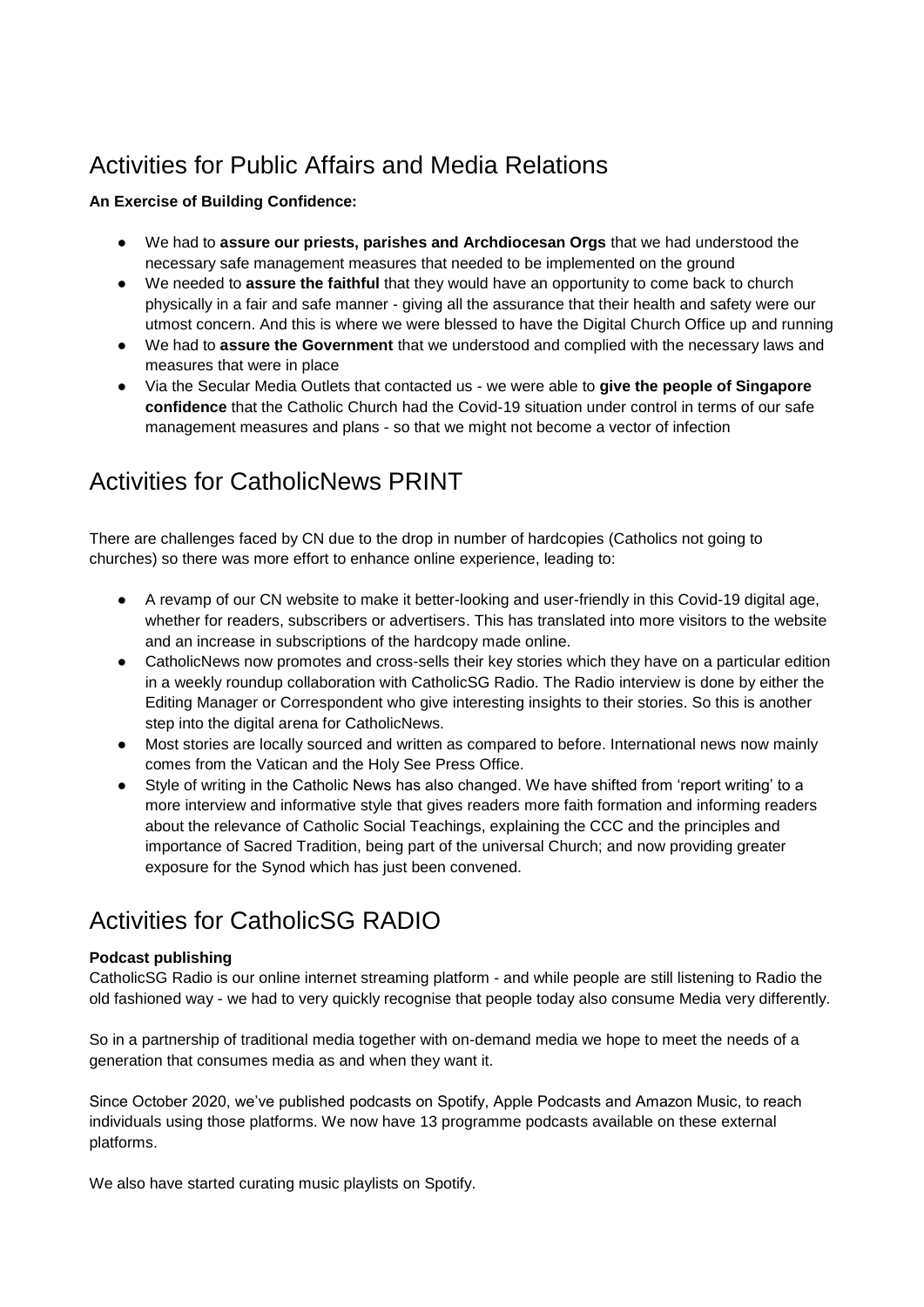#### **Facebook**

CatholicSG Radio launched a Facebook page in January 2021 to engage listeners better, and keep listeners updated on recent content

The other reason for launching our FB page is for us to use it as a video streaming platform - with the capability of bringing Radio both with sound and picture to our audiences.

We were successful with our Catholic200SG Ignite Talks series - these were discussions with priests of the Archdiocese in a special series of thought-provoking talks about being Catholic in Singapore as we celebrate 200 years of faith.

#### **Revamped Website**

- Revamped our website to make it more appealing and user-friendly.
- A one-stop resource that includes programme schedules and highlights of recent talk shows.
- It also includes a web player, for those who prefer to listen to the livestream on a web browser (instead of the app).

#### **Introduced LIVE shows**

For the first two years of our existence (2 June 2019) all our programmes were pre-recorded and then digitally uploaded. But when we were ready and given the greenlight to go 'LIVE" - engagement with our audience was something we are working on constantly and we hope to build that over the months and years.

It's also providential that we went with live presentations in June 2021 - during this Covid-19 situation many people are cooped up in their homes and for many listening to music, prayers, conversations about faith and faith stories - uplifts the spirits of the old, young, sick and lonely.

Our LIVE shows in June 2021, 3 times a week (Mondays, Wednesdays and Fridays) [in the morning, midday and evening]. This was done to:

- Harness Radio's advantage of communicating to audience in real-time
- Promote listener engagement; elicit comments, questions, song dedications and prayer intentions which can be sent through via WhatsApp
- Be more of a personal prayer and faith companion to our listener

In addition, existing talk shows were incorporated into the Live programmes. New ones were added, bumping up content creation to a total of 10 talk shows every week.

These programmes cover a wide breadth of topics that matter to people, including:

- **Faith formation:** Off the Pulpit, Prayer and Spirituality Insights
- **Faith story sharing:** Kopi Talk, Hidden Journeys, O I C
- **Current Affairs (in and out of the Church):** The Faith Perspective, Catholic News Round-up
- **Parenting:** Faith@Home
- **Young Adulthood:** At the Table
- **Total Wellness:** The Bright Side

#### **CatholicSG Radio - Quick numbers**

Here are some quick numbers, to illustrate our reach and impact.

- Average of 6,000 monthly livestream uniques by IP address on app. Total Listenership of the livestream is 15,000 (6,000 x 2.5) listeners.
- Podcast listenership is estimated at 3,000 (2,200 on app + 800 on external platforms) a month
- Around 1,800 podcasts were uploaded in the past year
- Around 250 interviews have been conducted in the past year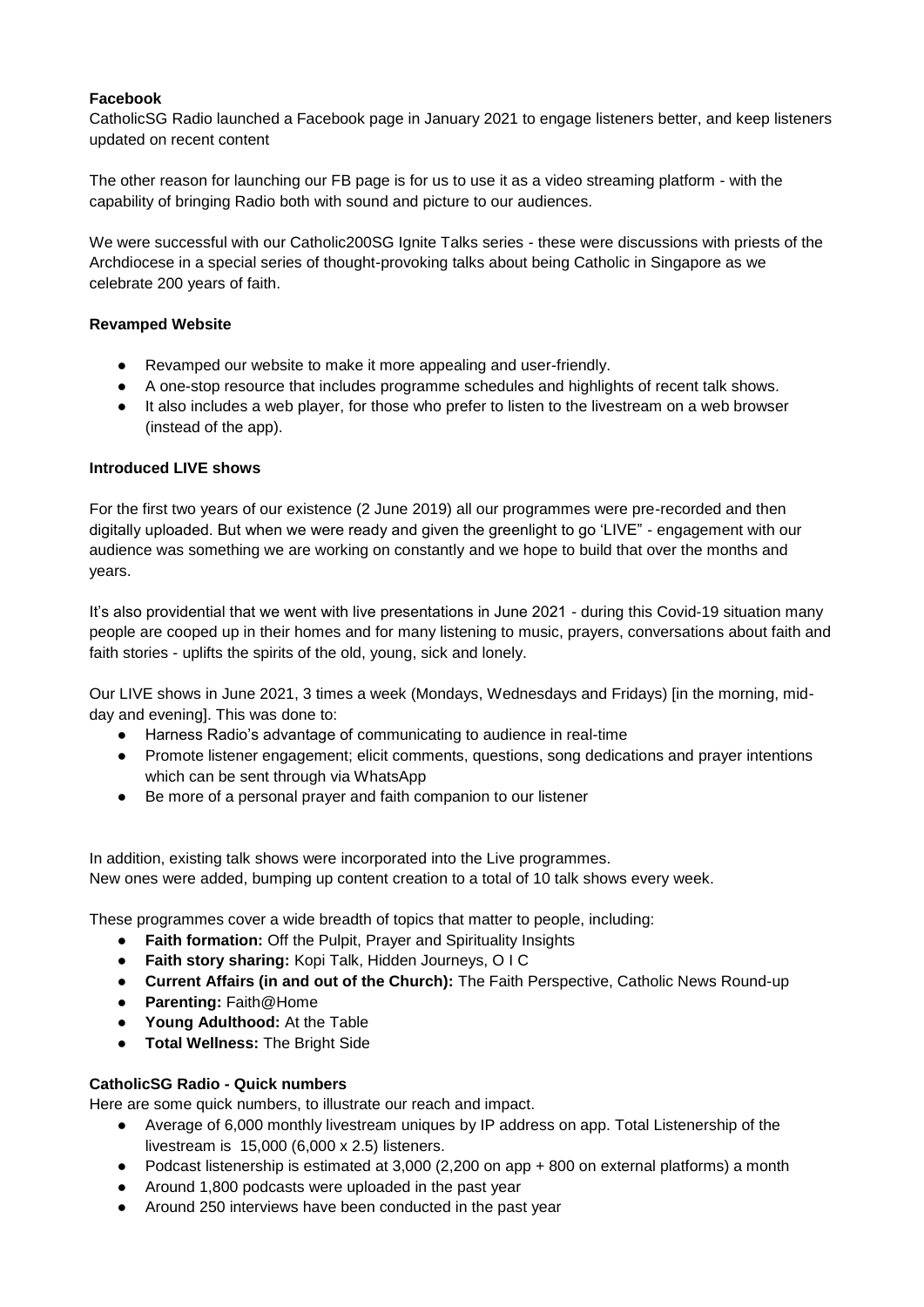## Activities for Digital Media ONLINE

### Impact of the Pandemic

- The COVID-19 Pandemic led to a seismic shift in how media is consumed and how people connect with each other.
- Constraints, like lockdowns and what the Singapore government termed as circuit-breakers, led to most spiritual and community activities to be held online
- Restrictions led to a deeper hunger for spiritual input, community and information, which in turn led to the unprecedented use of online platforms by many if not all sections of our demographic - young and old, active and the not-so active.
- The obvious result of this is the dramatic increase of use and dependence on Church online channels

### Websites & Mobile App

- We've updated the Archdiocese website with a refreshed look and a new menu navigation. This includes quick access to updates on COVID-19 and its impact on our Church.
- Because of the increased dependence on our website, we launched lite.catholic.sg, a super-fast loading backup site containing key information
- We've also updated the menu and interface on our existing CatholicSG mobile app to meet the enhanced needs of the faithful

### Workshops & Conferences

- For World Communications Day 2020, we went 100% online with a series of workshops to empower church workers and volunteers with photography, writing, design, podcasting and videography
- Our approach for WCD 2021 however, was more focussed on encouraging individuals, parishes and church organisations to Go.See.Share
- We organised a Digital Media Conference in 2020 entitled IGNITE (this was in collaboration with Catholic200SG), and we will be doing another DMC in Nov this year.
- There was also a seperate one done on POISONED FRUIT to address why fake news can hurt our faith

### Collaboration and Promotion of Events - Organisations

- As our Church went online, this meant activities for Catholics would be too. But Church organisations had a challenge to reach out to the masses.
- One of the things we did was to collaborate with them on online activities while helping them to reach out to as many Catholics as possible.
- A few examples done with one of our organisations the Office for New Evangelisation: A faith formation series, the Catholyst conference and the Mission Rally

### Collaboration and Promotion of Events - Parishes

- Collaboration with parishes is important as well
- Examples of activities done by the Cathedral of the Good Shepherd are 24hr Perpetual Adoration, Reflections for Children, and Stations of the cross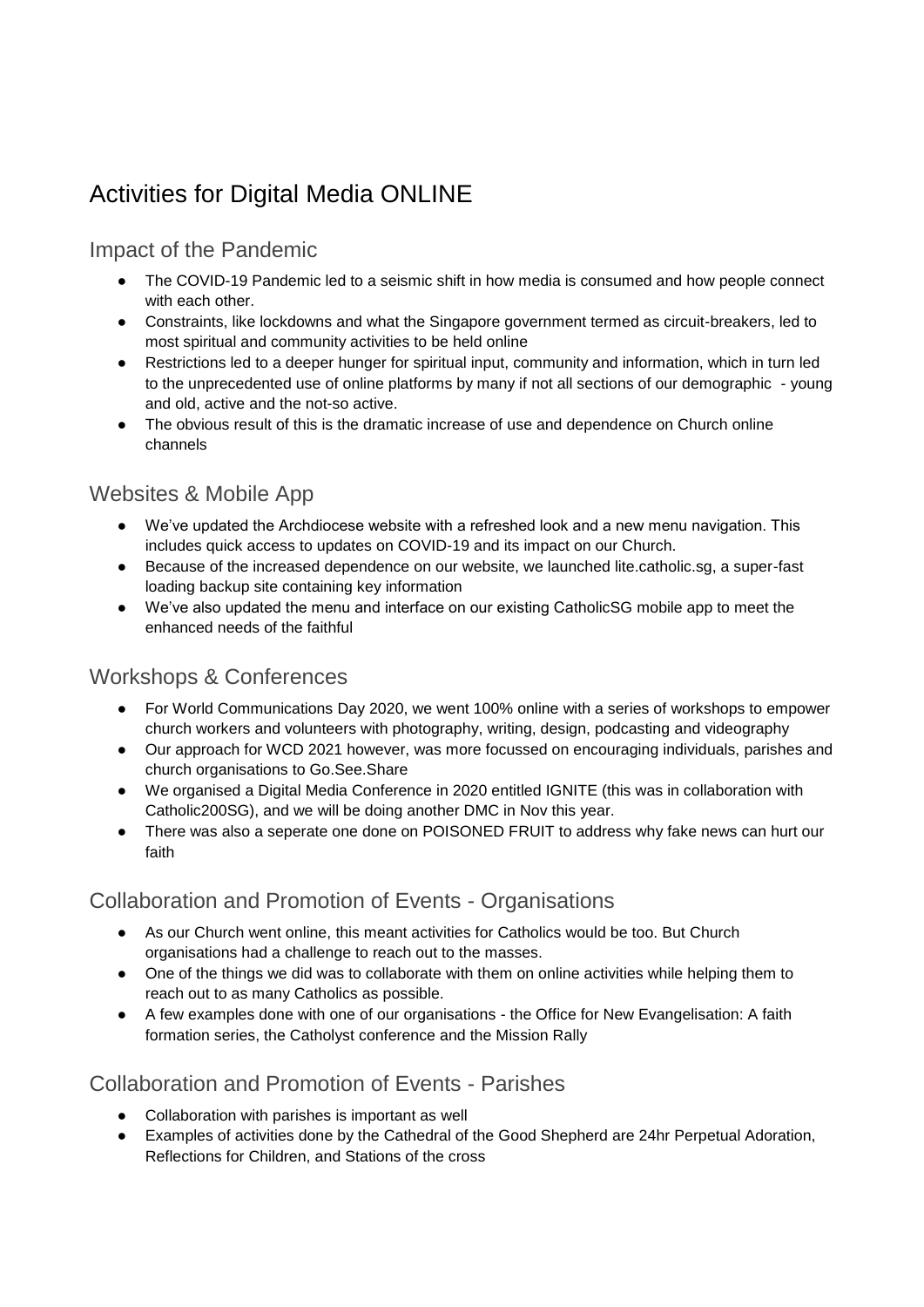## Collaboration and Promotion of Events - 1 Stop Solution

- We help Archdiocesan collaborators with awareness-building.
- Because our faithful are on different platforms, we needed to reach them where they are, and allow our Church organisations to do the same.
- So one initiative was to allow event organisers to promote their activities easily on up to 6 different platforms by completing a single online form.
- Events could possibly be promoted on our Website, Telegram, Mobile App, CatholicNews, CatholicSG Radio, and even social media.

### Online Videos Enhanced - Quick Numbers

Presently videos remain to be a very important tool for us. To illustrate its impact, here are some quick numbers for Youtube only:

- To-date our Youtube channel has over 107,000 subscribers
- During Oct 2020-21 we've published 480 videos there
- As a result, Youtube users were made aware of our video content 81 million times
- This and other means, led to our videos being watched 9.5 million times

### Online Videos Enhanced - Content

- Since Feb 2020 we've webcasted Masses daily on Youtube
- These are supplemented with our homily extract videos for those just wanting a few minutes of spiritual input
- These videos and webcasts were critical in the increase of our subscriber base
- As part of the Catholic200SG collaboration efforts, the IGNITE Talk Shows were produced together with CatholicSG Radio
- To increase viewership to more segments, we developed new styles and series of videos.
- Examples of new series include Good Grief, Keeping it Real, and Let's Talk
- Examples of new styled videos are 72-hour Eco-friendly Challenge, What Kids Say, and Fathers' Confession
- Examples of other types of videos Inspiring faith stories (videos and articles), Teachings and presentations online, Worship and prayer services online, and other videos from collaborative Church organisations

## Social Media & Instant Messaging

- We manage over 20 web, app, social media and instant messaging channels
- This number reflects on our strategy of being present where the people are in different demographic segments, and to always look for new opportunities online to evangelise
- One example is a new Telegram channel that we launched in June 2021, to counter profit-driven algorithms on social media, and to ride on the WhatsApp exodus some time back.
- For 2021, besides our regular programming of content, we worked closely with the Catholic200SG team. However, we still continued and heightened collaboration work with various church organisations

## Statistics of our Online Channels - Numbers at a glance

This summary gives an idea of how (1) good Catholic content, when coupled with (2) an increased demand (in this case, circumstances due to the pandemic) can result in a dramatic growth

- In 2019 we produced 5600 posts and ramped it up in 2020 when we produced 7200 posts
- In 2019 the posts reached 20.7 million users, while the increased input in 2020, reached 45 million users